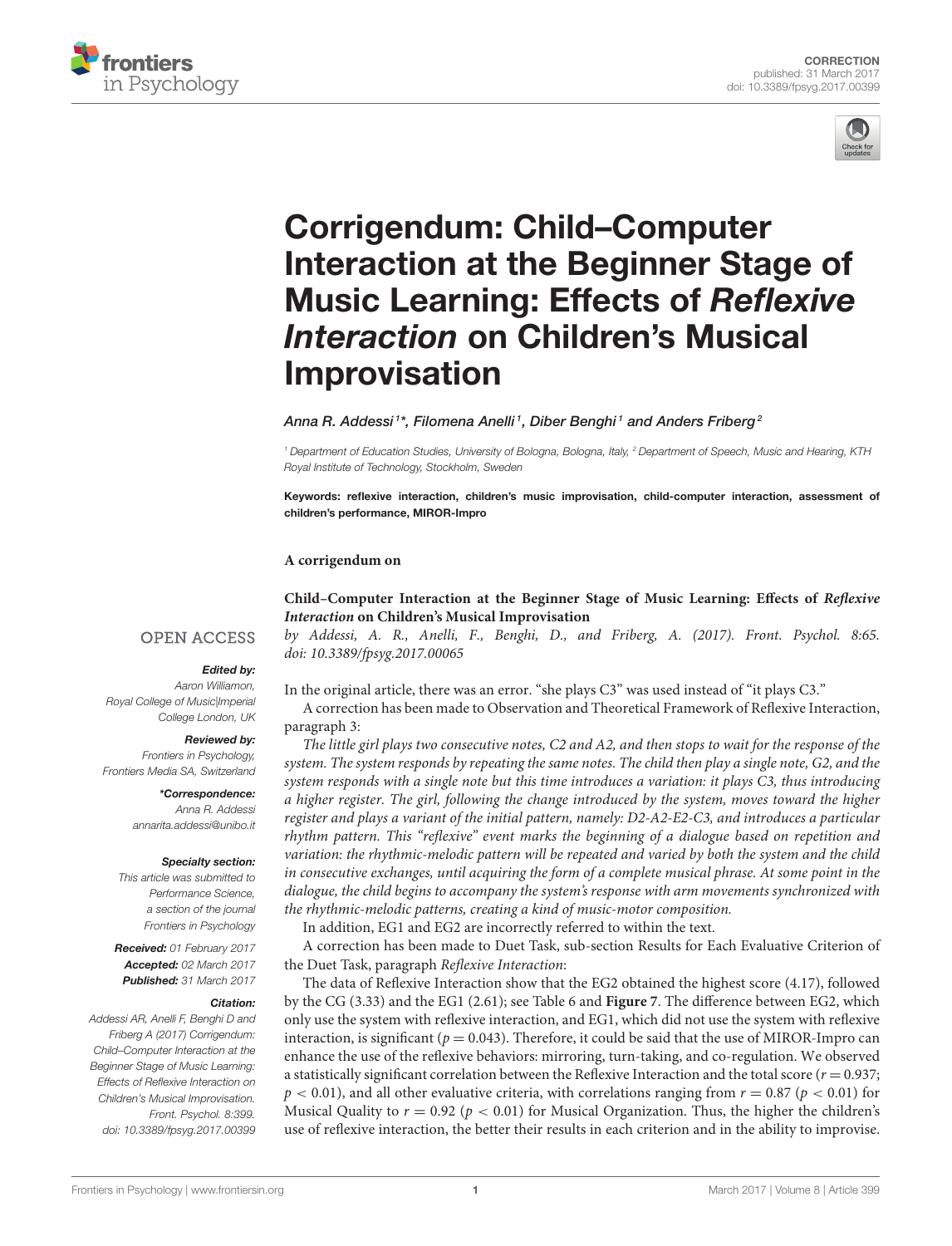This result can support the hypothesis that reflexive interaction is a fundamental component of musical improvised dialog. Instead, although the differences between the CG and the Experimental Groups 1 and 2 indicate that the use of the MIROR Impro appears to be "necessary" ( $CG > EG1$ ) and "sufficient" ( $CG < EG2$ ) to improve the ability to improvise, we cannot generalize these results because the results are not statistically significant (t-test, comparing CG and EG1:  $p = 0.388$ ; CG and EG2:  $p = 0.285$ ).

Finally, due to the resolution of **[Figures 5](#page-2-0)**–**9** being low, they have been replaced with new figures with a higher resolution. The corrected Figures, **[Figures 5](#page-2-0)**–**9** appear below.



The authors apologize for these errors and state that these do not change the scientific conclusions of the article in any way.

**Conflict of Interest Statement:** The authors declare that the research was conducted in the absence of any commercial or financial relationships that could be construed as a potential conflict of interest.

Copyright © 2017 Addessi, Anelli, Benghi and Friberg. This is an open-access article distributed under the terms of the [Creative Commons Attribution License \(CC BY\).](http://creativecommons.org/licenses/by/4.0/) The use, distribution or reproduction in other forums is permitted, provided the original author(s) or licensor are credited and that the original publication in this journal is cited, in accordance with accepted academic practice. No use, distribution or reproduction is permitted which does not comply with these terms.